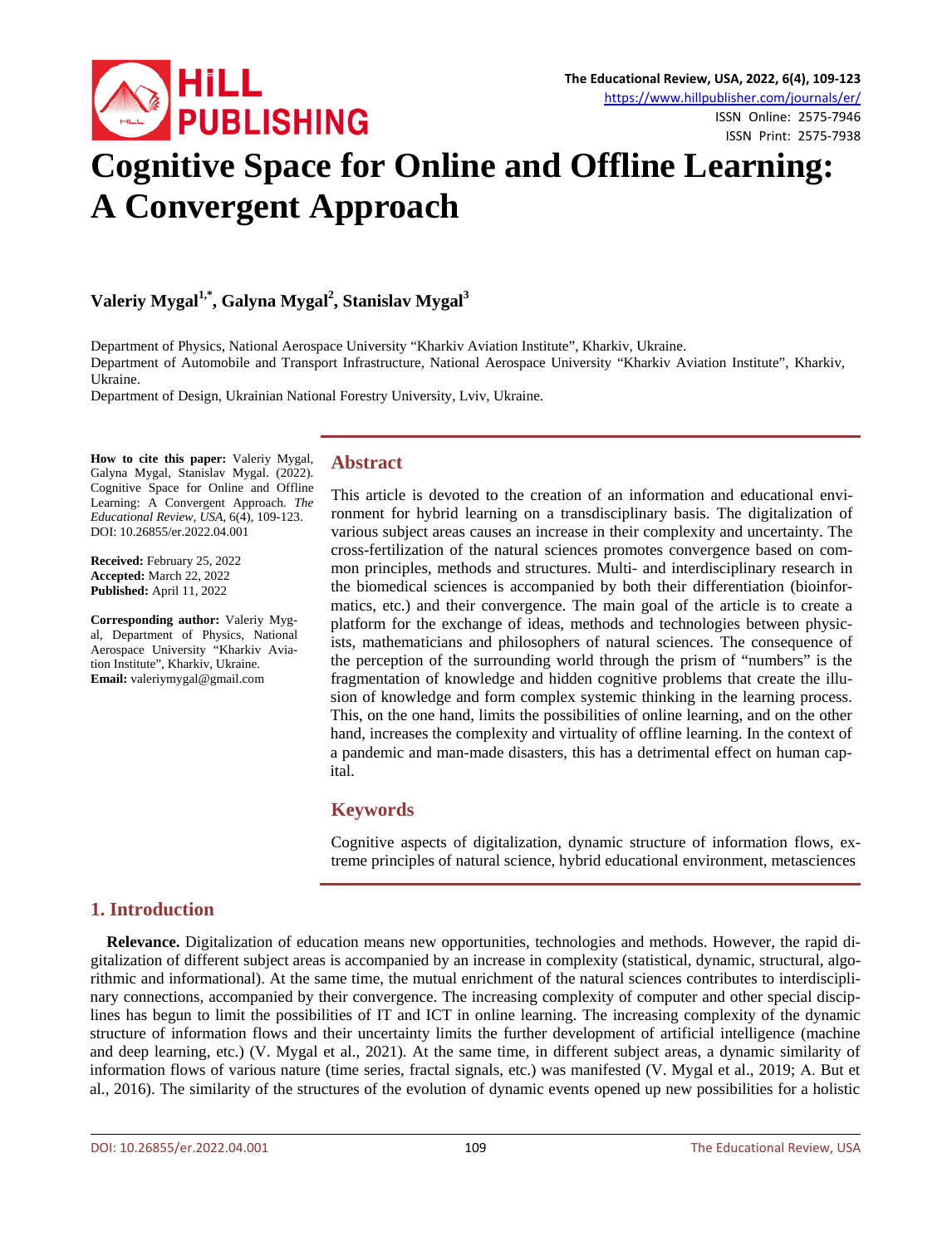understanding of the common nature and unity of knowledge, without which this understanding would not arise. The relevance of the UNESCO and UN recommendations on the transdisciplinarity of education in the 21st century is considered in (V. Mygal et al., 2021).

**Digitalization of education: cognitive aspects.** In interdisciplinary and multidisciplinary studies, the influence of the psychophysiological state of a person on the perception, presentation and analysis of information flows of various nature has been established (V. Mygal et al., 2019). Transdisciplinary research on hidden connections revealed:

- o duality of evolution of natural phenomena and discrete thinking;
- o individuality of cognitive activity and a variety of methods for its study;
- relationship between functional asymmetry of the cerebral hemispheres and induced cognitive aspects.

Under the influence of destabilizing factors, these connections cause cognitive distortions (systematic errors) of the student (V. Mygal et al., 2019). It is obvious that the versatility of the manifestation of the dynamic similarity of information sources of various nature causes cognitive dissonance.

*Non-obvious generalization:* The variety of graphic images of complex dynamic systems (CDS) and its elements develops creative thinking, limiting critical thinking.

**Communication of uncertainty and complexity as a source of information.** Spatial inhomogeneities of information sources and transmission media induce local temporal distortions (jumps, instabilities and noises) in information flows of various nature. As a result, increases:

- o the complexity of the dynamic structure of the interrelations of information sources of various nature;<br>o uncertainty of transient critical states of self-organized sources of information:
- uncertainty of transient critical states of self-organized sources of information;
- o the influence of the latent relationship between spatial complexity and temporal uncertainty.

In this case, the spatio-temporal relationship of the fields of inhomogeneities is manifested in the dynamic similarity of self-organized processes of various nature. This similarity indicates the structural unity of the physical, physiological and psychological. Indeed, internal and external influences on information sources induce the complexity and uncertainty of the dynamic structure of information flows of various nature (V. Mygal et al., 2019; V. Mygal et al., 2021).

*Intuitive generalization:* The hidden connection of the complexity of the spatial structure of the information flow with its temporal uncertainty has cognitive and heuristic significance.

**Structure-forming and structure-distorting factors***.* The digitalization of information flows is a structure-forming factor when it transforms the simplicity of nature into the complexity of algorithms. However, the digitalization of education has increased the cognitive complexity of offline learning, which is a structurally distorting factor. Since spatial uncertainty distorts the temporal structure of the information flow, the spatio-temporal connections between them have a cognitive value. Therefore, the methodology of the geometrization of the dynamic structure of information flows of various nature on a transdisciplinary basis will allow us to analyze the spatio-temporal relationships between the elements of the SDS, taking into account the psycho-physiological state of a person. Is it possible to prove everything that is true? The search for an answer to this question has split the communities of mathematicians, physicists and philosophers. Revising their understanding of metaphysics, metamathematics, metaphilosophy, the authors established the cognitive significance of their complementarity. The main goal of the article is to create a platform for the exchange of ideas, methods and technologies between physicists, mathematicians and philosophers of natural knowledge.

# **2. From interdisciplinarity and multidisciplinarity to transdisciplinarity**

#### **2.1. Development of interdisciplinary links and new problems**

**Mutual enrichment of natural disciplines***.* The exchange of research methods in the natural sciences made it possible to cross their borders and gain new knowledge. Simplify the study of interdisciplinary relationships extreme principles of natural science, the geometric interpretation of which reflects the dualism of nature.

Therefore, the generator of revolutionary ideas in physics, biology and chemistry has always been geometrization, which made it possible to streamline the world of structures (Loshak Zh., 2005). General methods, structures and extreme principles of physics, biology and chemistry contribute to their convergence (Figure 1).

As can be seen from the figure, convergence is based on the principles of the natural sciences, the commonality of their models and structures. This actualized the study of the relationship between spatial and temporal nanostructures. However, the increasing spatial complexity of structures is accompanied by an increase in temporal uncertainty. This has created new difficulties and problems, which are most evident in the nanoworld.

*Non-obvious generalization.* Interdisciplinarity of principles, structures and dynamics (functions) is the basis of convergence.

**The duality of the complexity of interdisciplinary problems***.* On the one hand, interdisciplinary research has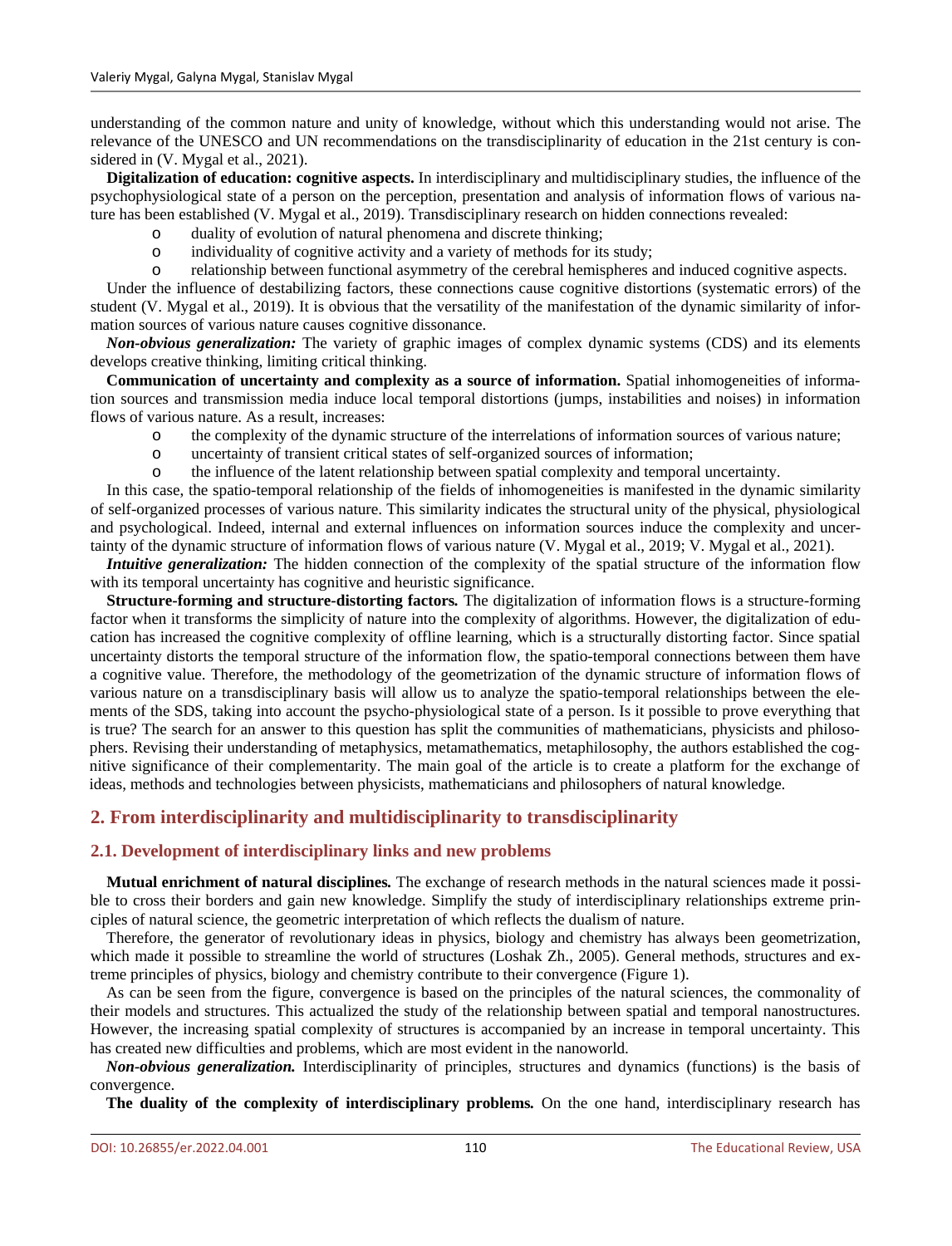shown its effectiveness. On the other hand, the complexity and uncertainty of the nanoworld is increasing and has begun to limit the further development of interdisciplinary research. The key to understanding the duality of interdisciplinary problems are:

- o difficulties in computer simulation of complex dynamic systems;
- o problems of identifying the dynamic structure of information flows of various nature;
- o contradictions between the complexity of the structure of simplified digital models and the simplicity of a multifractal nature.

Their duality is based on the asymmetry of relationships and the irreversibility of non-equilibrium systems, which are the factors of spatio-temporal structure formation (Nicolis, Prigogine, 1993).

The study of deterministic chaos in open non-equilibrium systems made it possible to reveal the hidden patterns of the transition of disorder into order in nature. In particular, the study of the diversity of such transitions using the entropy of Boltzmann, Shannon, Kolmogorov, Renier, and others indicates the relationship between the complexity of transition processes and their spatial uncertainty, which determines the manifestation of cognitive aspects (V. Mygal et al., 2021).

*An obvious generalization*. The development of the uncertainty of interdisciplinary connections increases cognitive duality, which limits the effectiveness of online and offline learning.



**Figure 1. Convergence of natural sciences.**

# **2.2. Transdisciplinarity of problems induced by digitalization**

**Multidisciplinary approach to the study of interdisciplinary problems of education***.* They reveal different aspects of the same problem. We highlight three key aspects of the problem:

- o an increase in complexity during exposure is accompanied by an increase in uncertainty;
- o internal factors create problems in selecting relevant information;
- individuality of cognitive perception generates ambiguity.

All the problems of multidisciplinary research are united by the distortion of information, which gives rise to cognitive dualism and the problems of the philosophy of natural science.

Multidisciplinary studies of neurosciences (neuropsychology, neuroergonomics, neurobiology, neurophysiology) and cognitive sciences (cognitive ergonomics, cognitive linguistics, cognitive psychology) have made it possible to establish contradictions between the linearity of the learning environment and the non-linearity of cognitive activity. In human factors engineering (V. Mygal et al, 2020) the need to reduce risks in training is substantiated.

*Obvious generalization.* The key to cognition is in the dualism of thinking, the individuality of which is formed by activity.

**Fragmentation of knowledge.** The variety of sources of information and their increasing complexity contribute to the fragmentation of knowledge (V. Mygal, G. Mygal, 2021). The use of simplified linear models and complex computational algorithms in teaching stimulates the development of creative thinking. At the same time, multidisciplinary and interdisciplinary approaches are not the means of effective protection against knowledge fragmentation. As a result, glare perception of information and discrete thinking, which create the illusion of knowledge (Mygal et al., 2020). Obviously, therefore, the urgent problems of science, education and medicine have become acute in extreme conditions (environmental and man-made disasters, COVID-19 pandemics). Today, the recommendations of UNESCO and the UN on the transdisciplinarity of education in the 21st century are relevant, as well as the report "ARISE-2" (Advancing Re-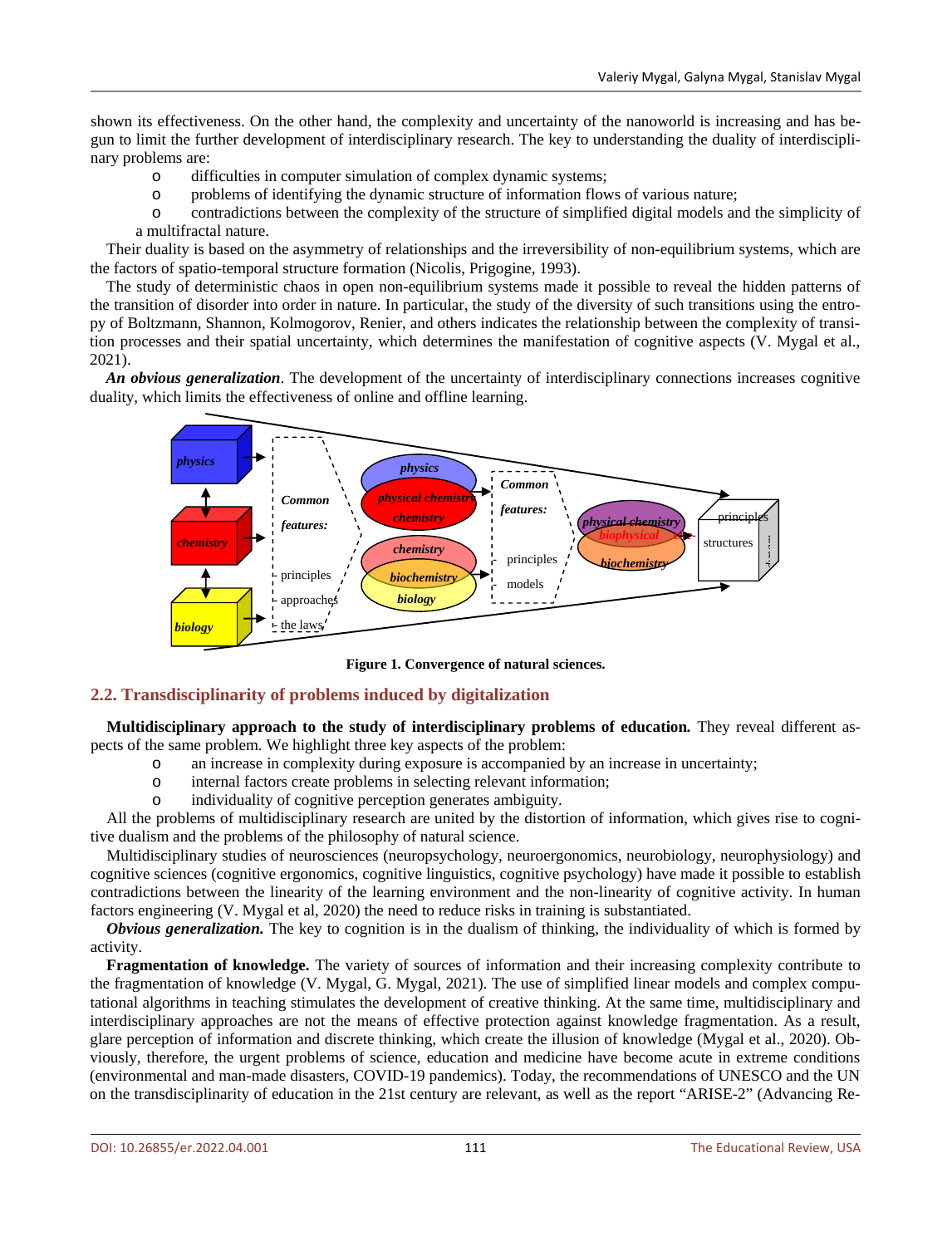search in Science and Engineering), the main goal of which is to make a "transition from interdisciplinarity to transdisciplinarity" (Advancing Research, 2013).

**Unintended side effects.** The work (Bernstein, 2015) draws attention to the fact that transdisciplinarity includes not only multidisciplinarity and interdisciplinarity. Transdisciplinarity also includes what is between disciplines and beyond. The accelerated development of digital technologies, on the one hand, has provided unprecedented potential benefits for education, science and medicine, and on the other hand, unintended side effects (complexity, uncertainty, cognitive aspects, mental health, etc.) [\(Rigolot,](https://www.nature.com/articles/s41599-020-00598-5#auth-Cyrille-Rigolot) 2020; V. Mygal et al., 2020). These effects have created many problems, among which the key ones are:

o risk forecasting based on existing mathematical models;

mental health of the younger generation (discrete thinking, glare perception, etc.).

Solving real problems is impossible without visualizing the dynamic structure of information flows of various nature in the cognitive space, which is based on transdisciplinarity.

*Generalization-conclusion.* We need transdisciplinary tools not only to understand reality, but also to counteract global challenges.

# **3. Digitalization of technologies - new opportunities and problems of knowledge**

#### **3.1. The dual unity of the processes of cognition and control.**

**The relationship of knowledge and control***.* The accelerated digitalization of education has created new problems that are directly related to the processes of management and cognition. These processes include the collection of information, its transmission, accumulation and processing. The use of this information in the process of developing control actions considers the dual unity of the processes of control and cognition, which are based on active reflection and cyclicity (Figure 2).

To predict safety (biological, physical, functional and informational) under unforeseen conditions, a convergent approach and tools on a transdisciplinary basis are needed. The development of critical thinking and intuition in the process of education and professional activity will help maintain human resilience (V. Mygal et al., 2020).



**Figure 2. The relationship between cognition and control and their impact on the viability of the SDS.**

**The problem of the viability of nano-, bio- and information technologies (NBIT).** The concept of viability as dynamic stability under normal environmental conditions was introduced by A. A. Bogdanov (Bogdanov, 1989). He showed that within a system, elements that are not viable, unstable, or unreliable can form a viable, stable, and reliable whole. "The significant problems we face cannot be solved with the same level of thinking we used when we created them" (Calaprice, Einstein, 2005, 2011). Obviously, therefore, the idea to realize synergy through the convergence of nano-, bio- and information technologies (NBIT) (Roco, Bainbridge, 2020) failed. The reasons for this become apparent within the framework of the heuristic models of NBIT interconnections that we proposed (Figure 3).

As you can see, all models are similar in form, but differ in content. The static model can be represented dually as a Sierpinski graph or fractal (Mandelbrot, 1988). The dynamic model displays the feedback asymmetry that causes cognitive dualism (see 2.2.). The statistical model displays the instability of the power balance of three subsets of transient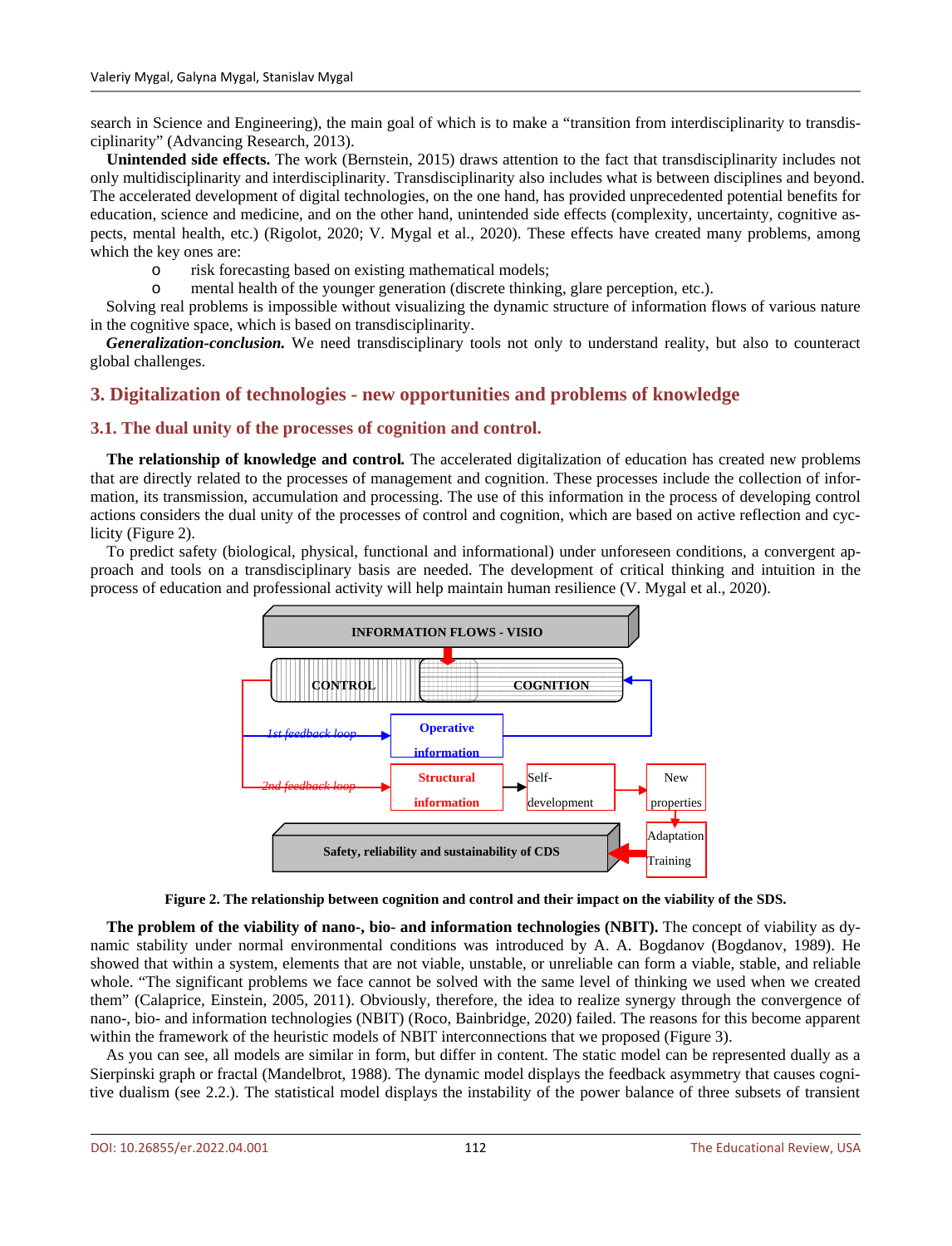microstates. Therefore, models b. and c. complement each other, and a system analysis of all models indicates the instability of the informational balance of technologies. The asymmetry of relationships and the growth in the number of distortions in information flows increases the uncertainty of the dynamic structure, which limits the ability to implement sustainable synergy of NBIT. All this limits the further development of intelligent technologies (machine learning, AI, etc.) (Russel, Norvig, 2003).



**Figure 3. Heuristic models of relationships in nano-, bio-, information technology NBIT (1- nanotechnology, 2 - biotechnology, 3 - information technology, 4, 5 and 6 – conjugate states, connections and subsets).**

*Non-obvious generalization.* Synergy of technologies is possible with a balance of hidden relationships in each NBIT technology and all information resources.

**Cyber-physical systems as technologies***.* In cyber-physical systems (CPS), the integration of computing resources with physical processes constantly adapts to external conditions, exploring and learning this environment. The most general form of signal organization is its spatio-temporal, namely its linear invariant (Wiener, 1961). Further disclosure of the concept of the form and structure of the information flow occurred with the transition from a linear invariant only as a form of an ordered plural - to the concept of mutual ordering of two sets. This principle of mutual ordering of two sets is given by the concept of spatio-temporal isomorphism, which makes the configuration of the dynamic structure of signals (its signature) a kind of code. The structure of mental codes can also be described in terms of spatio-temporal isomorphism. Spatio-temporal relationships in the dynamic structure of information flows of different nature reflect the extreme principle of the shortest path or least curvature developed by Heinrich Hertz based on the ideas of Jacobi and Gauss (Stolzner, 2003). However, in real conditions, the safety of CPS is affected by the human factor.

*Obvious generalization*. The safety of the CPS is mainly determined by the human-machine interaction.

**Metaphysical approach to the individuality of systems**. The development of methods for identifying the individuality of biological objects was carried out within the framework of the metaphysical approach (Edwards, 2007; French, 2014). Further development of the metaphysical approach to the functioning of physical and biological systems was carried out on a transdisciplinary basis (V. Mygal et al., 2016; V. Mygal et al., 2018; V. Mygal et al., 2021). In them complementarity of approaches is shown, which is based on:

- o extreme principles of natural science that have a geometric interpretation;
- o theory of dimensions and theory of dynamic similarity;

the principles of the general theory of relativity, from which follows the movement along a geodesic line (Einstein, 1916).

Complementarity of approaches is due to the manifestation of steepness and curvature of space-time. Further development of the metaphysical approach made it possible to establish the influence of cognitive aspects on information flows of various nature, as well as the influence of the psychophysiological state of a person on them (V. Mygal et al., 2019; V. Mygal et al., 2021). It became obvious where NATURE "hides" the dynamic structure of genetically or technologically inherited codes that determine the individual functioning of self-organized objects.

*Intuitive generalization.* Information about spatio-temporal codes is hidden in the dynamic structure of CPS control signals.

**Heuristic model of a cyber-physical system***.* Components of a cyber-physical system (physical and digital layers, as well as two interfaces) that interact with each other in time and space. They form a single system, the universal heuristic model of which in unforeseen conditions are the structures of relationships in the statistical and dynamic models of CPS (Figure 4).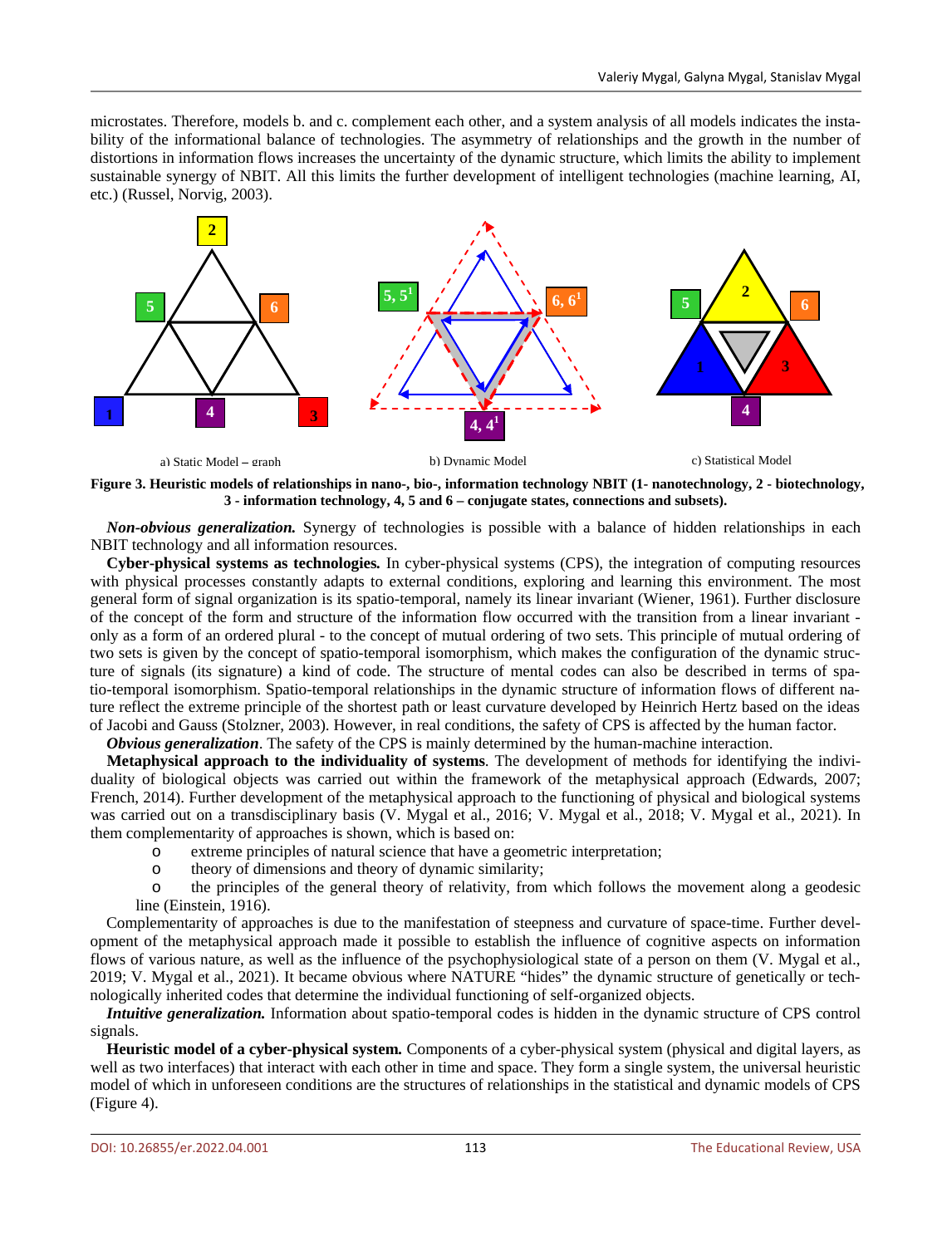As you can see, the stability, reliability and safety of the CPS in extreme conditions characterize its viability. CPS can be represented as: a) a static model in the form of a graph or face of an octahedron, which allows us to consider it also as a fractal figure; b) a dynamic model that contains three feedback loops. The symmetry of static connections and the induced asymmetry of dynamic relationships in unforeseen conditions lead to the loss of CPS stability.



**Figure 4. Heuristic static and dynamic model of a cyber-physical system (1- physical layer, 2- digital layer, 31 и 32 – interfaces).**

*Intuitive-generalization.* The dynamic spatio-temporal structure of information flows of various nature contains a genetic code.

**Нereditary information***.* It can be assumed that hereditary information is hidden in the nature of the restructuring of the control cycle structure. This is confirmed by the results of multidisciplinary studies of self-organized objects of animate and inanimate nature (Mygal, 2016). The evolution of cycles is associated with the phenomenon of self-organized criticality (Bak et al., 1988). This confirms the dynamic similarity of self-organization cycles of media of different nature in the space of dynamic events (Mygal et al., 2017). But how in nature does the adaptation of self-organization cycles not upset the dynamic balance? Especially the problem of imbalance of resources manifested itself in the life sciences, which gave rise to new problems and contradictions. However, the nature of the restructuring of the dynamic structure of transient processes (phases, states, etc.) contains information necessary to study the viability of the CPS and the viability of a person as its key element. It can be assumed that the similarity of the dynamic structure of time series of various nature is due to the self-organization of heterogeneity fields in the sources of information and its transmission media for maximum counteraction (Illiashenko et al., 2021).

*Intuitive-generalization*. The viability of CPS in extreme conditions determines the resilience of a person, which makes a convergent approach to ensuring their physical, functional and informational security the most effective.

#### **3.2. Life Sciences: Cognitive Aspects of Digital Technologies**

**Cognitive aspects of the increasing complexity of learning.** The integration of information and post-industrial technologies has revealed causal relationships between cognitive aspects and the system complexity of information flows (V. Mygal, G. Mygal, 2019). The differentiation of special disciplines and the development of digital modeling, formal and informational logic have created many difficulties, problems and contradictions, the key ones are:

- o difficulties in cognitive perception of the diversity of structures;
- o problems of processing fractal signals and a variety of tools for their analysis;
- o contradictions between dynamic complexity and simplicity of modeling.

The distortion of information under external and internal influences, which is due to the transitional psychophysiological state of a person, is considered in the work (Mygal et al., 2020).

*Obvious generalization.* The digitalization of education and the growing complexity of all subject areas form the illusion of knowledge.

**Induced cognitive distortions.** Causal relationships of cognitive aspects with different types of complexity are considered in the works (Mygal et al., 2020). They show that cognitive distortions are the result of individual perception and representation of complexity, instability and non-linearity. Changing the dynamic structure of the hidden relationships of the information flow determines the functionality of the information source. Therefore, cognitive distortions create difficulties, problems and contradictions, which are caused by an increase in induced complexity (V. Mygal et al., 2020; V. Mygal et al., 2021). The key ones are:

o difficulties in selecting relevant sources of information;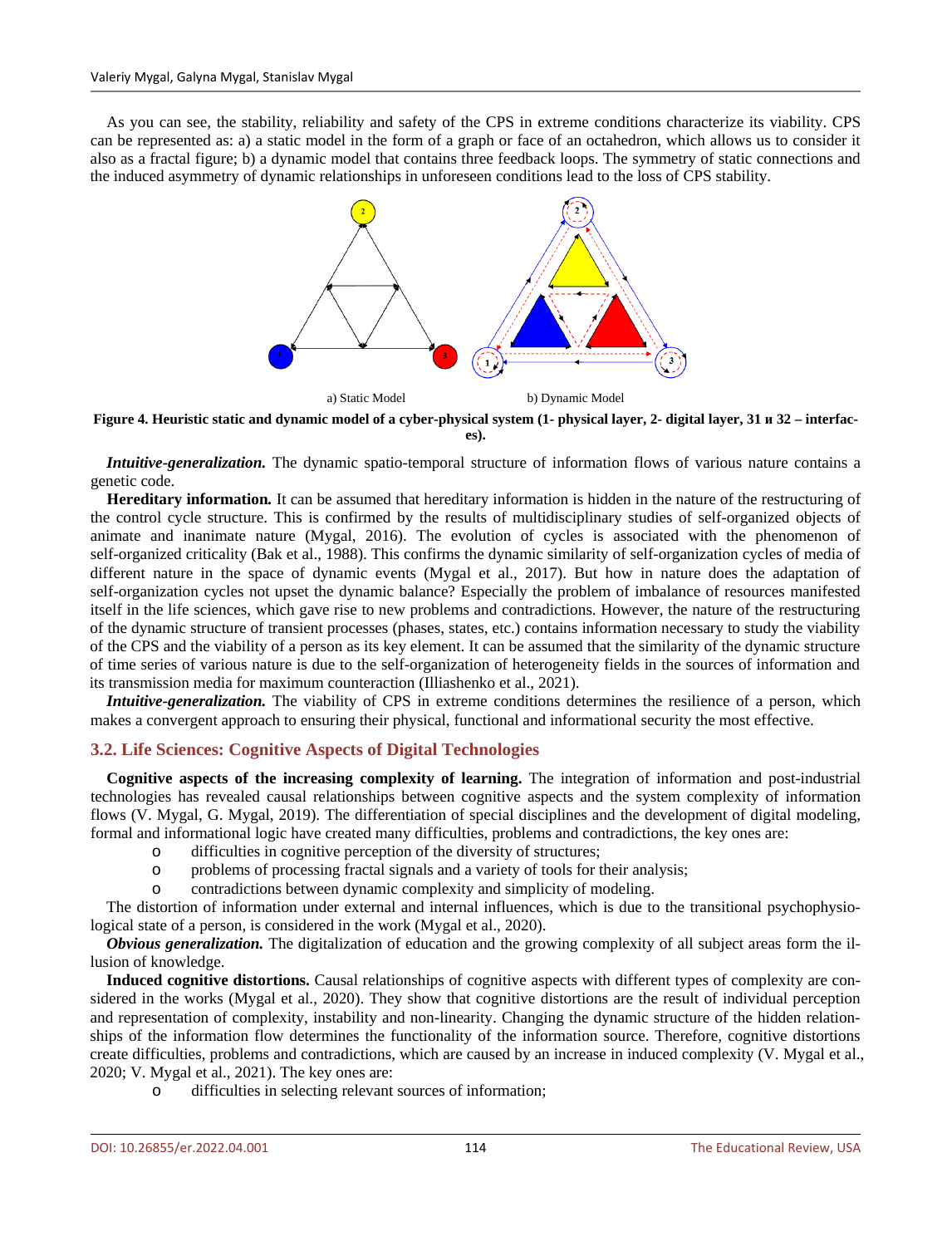- o problems of effective selection of operators (pilots, etc.), as well as their admission to work;
- contradictions in the understanding of the same terms in different subject areas.

Induced complexity causes desynchronization of information flows, which worsens the mental health of students. The solution to the problems of increasing complexity and uncertainty in the multidisciplinary cognitive space has not been achieved (Mygal V. et al., 2021). As a consequence, further differentiation of special disciplines.

*Generalization – conclusion.* Distortion of the structure of information flows of information induces hidden cognitive distortions (individual systematic deviations).

**Convergence of the life sciences***.* The multidisciplinary development of biomedical sciences is accompanied by their active convergence with other disciplines, as well as their differentiation (bionanoresearch, bioinformatics, etc.). The widespread use of neurosciences (neuroergonomics, neuropsychology, etc.) has revealed that cognitive problems depend on the compatibility of their cognitive styles. Therefore, the study of activities in the digital world limits many difficulties, problems and contradictions. The key ones to study are:

- o difficulties in perception, presentation and analysis of poorly formalized information;
- o problems of studying the features of thinking and identifying cognitive distortions;

o contradictions between the style of thinking and methods of processing, presentation and analysis of information.

All of them are connected with the complexity of discrete thinking, which is based on intuition. When implementing individual scenarios of adaptation to external influences, a person intuitively uses the flexible logic of antonyms (Figure 5).



**Figure 5. Connection of mathematical and physical antonyms.**

The similarity of mathematical and physical antonyms manifests itself in spatio-temporal relationships, which, from complementary angles of view, reflect changes in structure, balance and order. Obviously, cognitive dualism is associated with an intuitive search for a spatio-temporal balance between extremes.

*Not an obvious generalization.* The duality of perception of nature, individuality of thinking and functional asymmetry of the cerebral hemispheres determines the features of cognitive activity and mental health.

# **4. Information challenges in online and offline learning**

# **4.1. Increasing conflict in the learning environment**

**Crisis of education***.* The global environmental and social challenge is a crisis of values, ideas, attitudes and knowledge and, therefore, primarily a crisis of education (A. Einstein, Cortese, 2003). This is manifested in the increasing complexity of interaction in a digitized world. The manifestation of cognitive dualism in different subject areas has common features that are associated with a change in the dynamic structure of the information flow when exposed. The destabilizing effect is created by the induced self-organization of many spatial inhomogeneities in physical and biological systems (Illiashenko et al., 2021). The growth of complexity and uncertainty in the digital modeling of real processes creates cognitive difficulties, problems and contradictions in learning. The key ones are:

- 
- o difficulties in perceiving information flows of various nature; problems of processing fractal and non-linear signals;
- o contradictions between reality and virtuality.

All of them are caused by local violations of the dynamic and energy balance in information flows of various nature, which lead to spatio-temporal inconsistency. In our opinion, this inconsistency leads to new difficulties and problems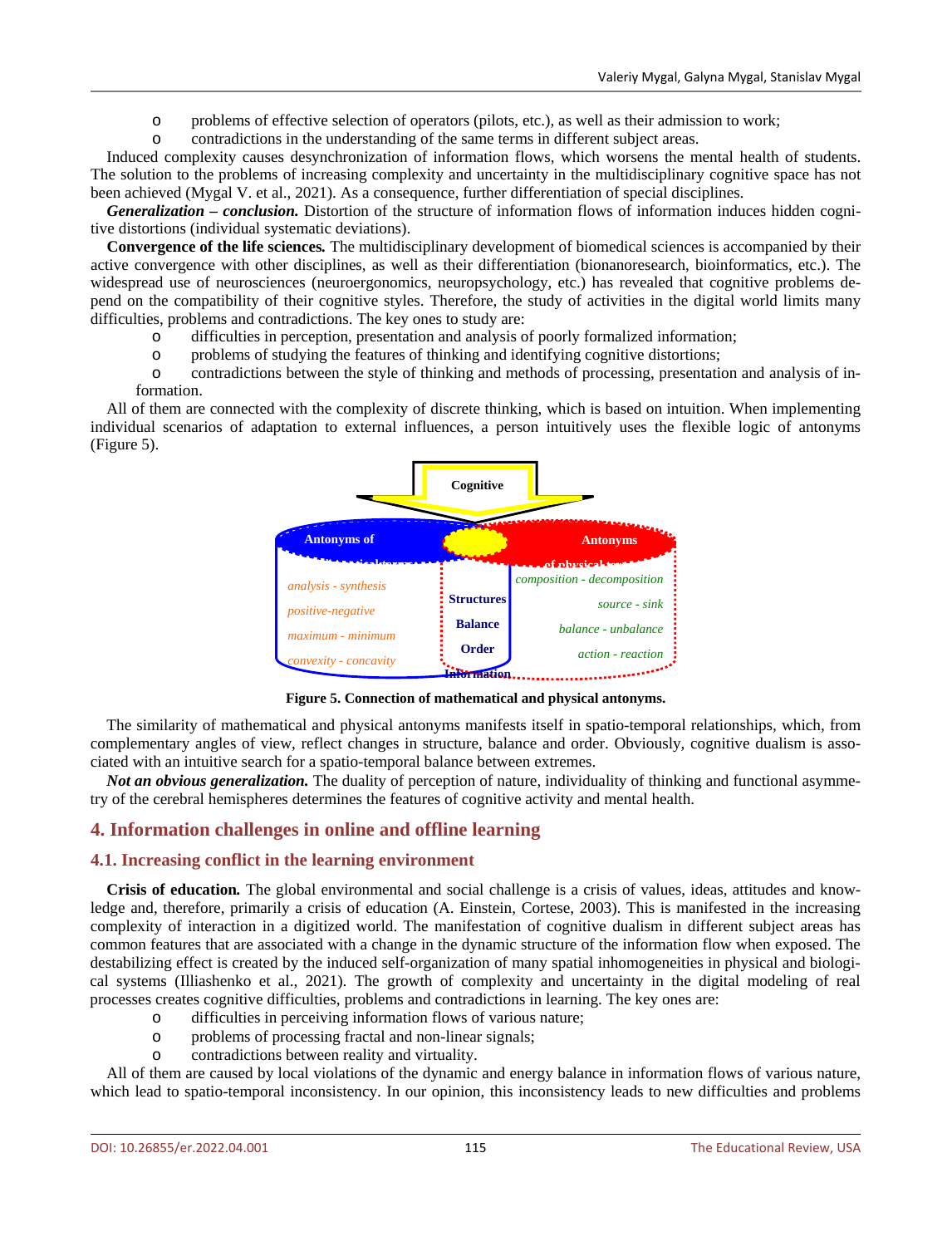that are associated with the manifestation of the human factor phenomenon (V. Mygal et al., 2021).

*Generalization-conclusion.* Features of communication and technical features of the most electronic information and educational environment provoke conflict.

**Problems of learning online and offline***.* The use of auxiliary digital tools greatly simplifies learning. At the same time, the effectiveness of online and offline learning depends on obvious factors and less obvious factors. Among the many problems of online and offline learning, the key is the increasing complexity and conflict of interaction (V. Mygal et al., 2016; V. Mygal et al., 2018). The study of the structural complexity of information flows of various nature in a multidisciplinary cognitive space has revealed many problems and contradictions that affect the cognitive style. Keys among them are contradictions between the real and virtual world, causing cognitive dissonance. The difference between the levels of ICT competence of a student and a teacher increases the conflict in the electronic information and educational environment.

*Generalization-conclusion.* Learning both online and offline mainly develops creative thinking.

**Information challenges in a digitized world***.* Ergonomic studies of human-computer interaction have shown that information calls are based on the multidimensionality of the measure of information and individual characteristics of thinking (V. P. Mygal et al., 2019). This increases the structural complexity and creates new problems (Figure 6).

As we can see, on the one hand, the increase in structural complexity leads to new knowledge, and on the other hand, to the vision of new problems. The use of a variety of study methods and a variety of graphic images of one object does not allow achieving a "cognitive" effect. Unfortunately, the use of many abstract forms in special disciplines does not evoke direct associations among students, which does not stimulate them to think in more general forms and use intuition.

*An obvious generalization.* Distortion of information increases the conflict of all types of interaction in the learning environment, which limits the occurrence of a "cognitive" effect.

**Formation of cognitive style***.* The growing number of parameters, patterns and criteria creates real problems. The problem of reliability of information is important, for the solution of which the key ones are:

o criteria of individuality, which are common to different sciences, but do not play the same role in every science;

- o criteria for the reliability of operational and structural information;
- criteria for the quality of information.

The work (V. Mygal et al., 2020) shows that the problems of machine and deep learning are associated with the complexity and variety of cognitive graphics tools, the perception of which is influenced by the psychophysiological state of a person. This does not allow revealing the hidden spatio-temporal patterns of functioning of the SDS elements, which contribute to harmonization in the formation of a cognitive style. Hidden cognitive problems limit the intellectual support of online self-learning and increase the complexity and virtuality of offline learning. After all, we discover new knowledge thanks to intellectual intuition, and not recognizability of a symbol or graphic image of an object.



**Figure 6. Duality of information flows.**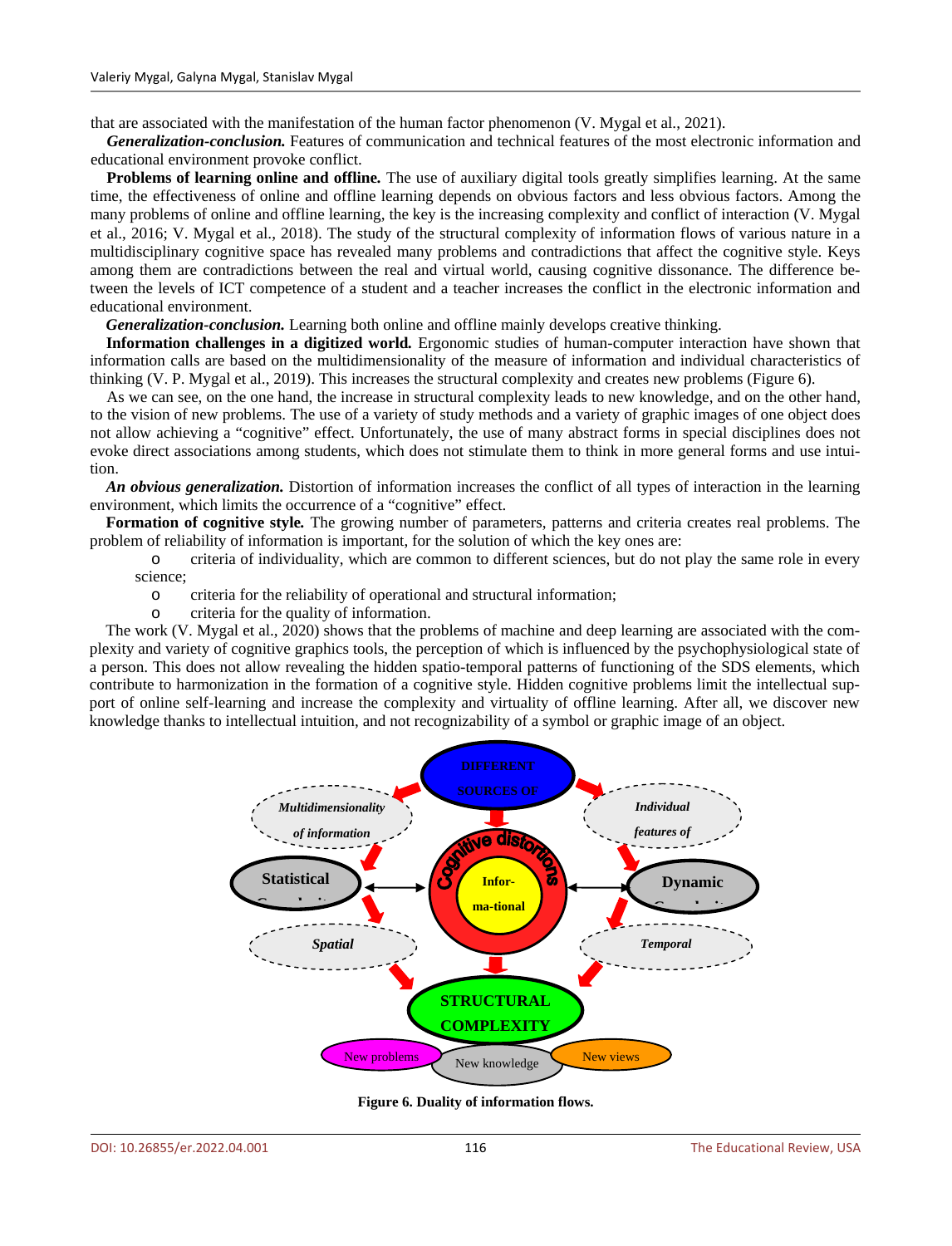*Obvious generalization.* The individual features of thinking are formed by the learning environment, the formalization of which increases the structural complexity.

# **4.2. Security, reliability and sustainability of the information and educational environment**

*Features of cognitive activity under conditions of information stress.* The work (V. Mygal et al., 2018) considers the features of interaction in the "student – information environment" system. Attention is drawn to cognitive distortions, the degree of which depends on the stress resistance of the student. In particular, the consequence of non-complementarity of cognitive graphics methods is:

- o limiting the potential of data mining and predictive analytics;
- o the increasing complexity of machine and deep learning;
- the difficulty of selecting relevant information, which is due to the law "7 plus minus 2".

Therefore, in the extreme conditions of a pandemic, environmental and man-made disasters, the complexity and uncertainty of human-computer interaction increases (V. Mygal et al., 2020; O. Ilyashenko et al., 2021).

*A non-obvious generalization.* Safety (biological, functional and informational), reliability of information sources and their stability integrally reflect the concept of viability.

#### The connection between the processes of management and cognition in the evolution of the concept of Resilience, *Dependability, Viability*. In the development of the concept of viability participated:

- o R. Ashby formalized the concept of viability (Ashby, 1947; Ashby, 1956);
- o S. Beer built a formalized Viable System Model (VSM) (Beer, 1984);<br>
o R. Espeio et al. have applied VSM to the needs of organizing comm

R. Espejo et al. have applied VSM to the needs of organizing complex systems in business (Espejo, 1989).

Each of them used certain principles of resolving contradictions by distributing opposite properties or actions in space or time.

*Intuitive generalization.* The complementarity and connection of the processes of control and cognition follows from the metaphysical principles of active reflection and cyclicity.

*Human hardiness.* From a psychological point of view, resilience as a person's hardiness is based on the vision of different ways of solving problems and the positive experience of choosing the optimal one (Maddi, 1968). S. R. Maddi described hardiness as:

o a characteristic of the personality, which is formed from childhood through certain interactions with the environment and is the key to stress resistance;

- o an evolving trait affected by induced cognitive distortions;
- confidence in their functional health.

Hidden information about the vitality of a person contains small deviations, jumps and fluctuations in electrophysiological signals (G. Mygal et al., 2019; G. Mygal et al., 2020). Therefore, under extreme conditions, the concepts of "viability" and "resilience" are complementary.

*Intuitive generalization*. The vitality of a person in difficult conditions is determined by the spatial heterogeneity of information sources and the medium for its transmission.

# **4.3. Vitality and resilience of the digital environment**

*Complementarity of the principles of modern metaphysics.* To identify natural relationships in the space of dynamic events, three key principles of modern metaphysics are important:

o the principle of connection between binary and trinity, which turns metaphysics into a single system of paradigms;

o the principle of fractality, in each of the selected parts (categories, beginnings) the features of all others are manifested;

o the principle of dual cyclicity, which reflects the evolution of the spatio-temporal order.

Complementarity of key principles follows from the principles of biomimetics, which confirms self-similarity. On the one hand, natural fractals and multifractals exhibit statistical self-similarity, i.e. self-affinity. On the other hand, the topological properties of space (its three-dimensionality) and time (its one-dimensionality) are connected with the dynamic structure of cause-and-effect relationships of real properties (processes, phenomena) of nature.

*Generalization-conclusion.* The relationship of the key principles of modern metaphysics in the topological space has a cognitive value.

*Information interaction in extreme conditions.* The complexity of information interaction is due to the spatial and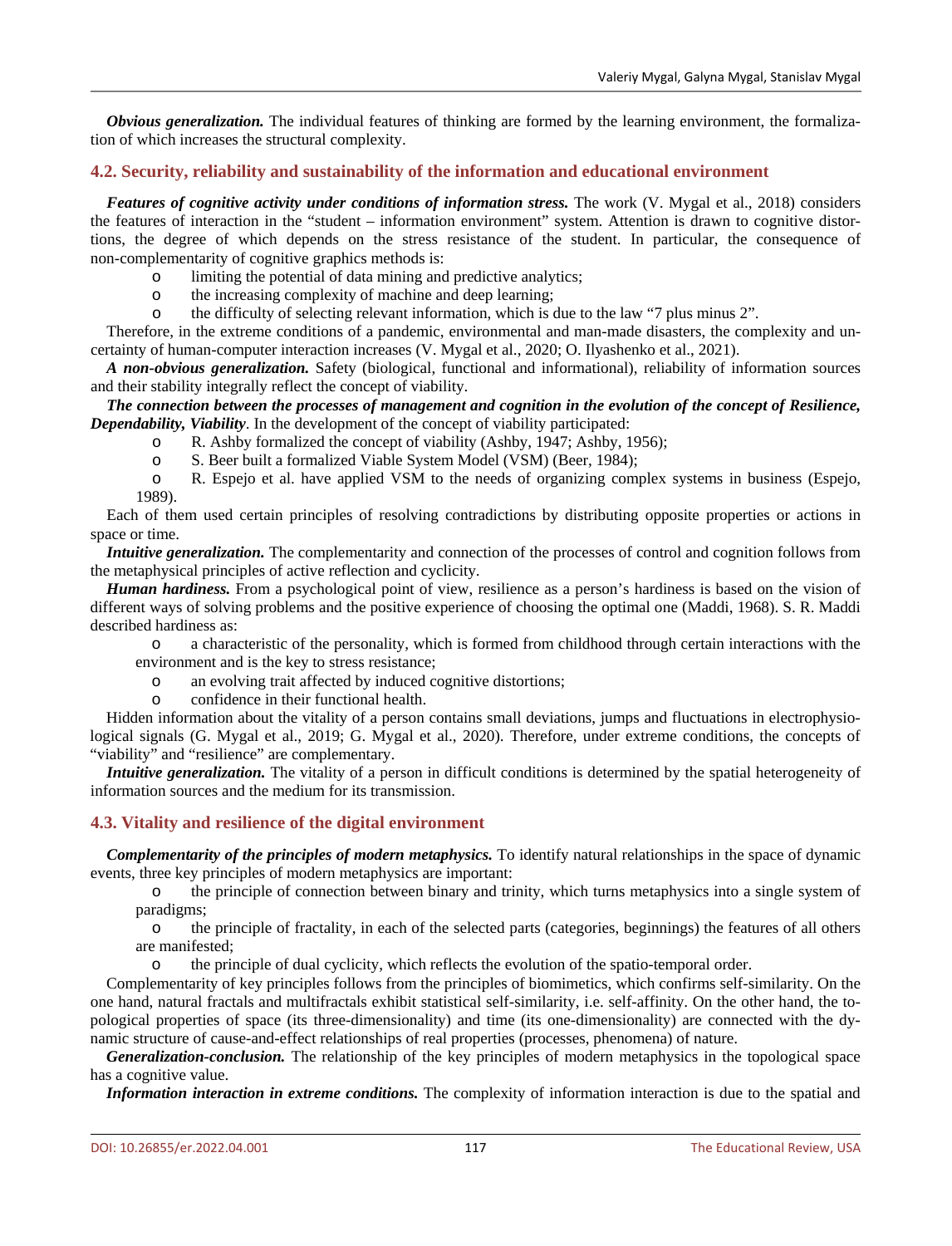temporal inhomogeneities of the digital environment, which arise under the influence of environmental and activity stress factors. At the same time, the analysis of the diversity of unrelated parameters, indicators and criteria from different subject areas turned out to be ineffective for predictive analytics. The connection of heterogeneity fields, on the one hand, is the main factor in reducing the viability of the SDS and the vitality of a person in difficult conditions. On the other hand, information about the viability and resilience of the digital environment is hidden in the structure of spatio-temporal relationships.

Therefore, in difficult conditions, the issues of unification of the means of receiving, processing and displaying information flows from each element of a dynamic system in one space become dominant. The work (V. Mygal et al., 2021; Protasenko et al., 2021) considers the problem of predicting the viability of a complex dynamic system based on a metaphysical approach to identifying the individuality of the functioning of its elements. It is shown that information flows of different nature in the topological space of dynamic events have similar dynamic structures.

*Non-obvious generalization.* The viability of the digital environment in extreme conditions is determined by external influences, and human resilience is determined by internal factors.

*Development of mathematical modeling and its problems.* Archaeologists, anthropologists and ecologists, studying nature, are experiencing problems of lack of information for digital modeling. Whereas architects, materials scientists, designers, etc., borrowing ideas from nature, build unique objects, create smart materials, etc. However, the development of mathematical modeling is limited by K. Gödel's incompleteness theorems (Gedel, 1930), which underlie metamathematics. As a result, in the theory of artificial intelligence there is a problem of stopping - there is no algorithm that allows you to give an answer about whether the calculation program will stop or not (Russel, Norvig, 2003). In other words, there is no program that could show whether the computer is looped or not. According to Godel's incompleteness theorem, for any complete system of axioms, there will always be statements that will be inconsistent and loop the computer.

*Intuitive generalization.* The excess and lack of information about the spatial and temporal distortions of information flows limits the unique possibilities of metamathematics.

*Complementarity of metaphysics and metamathematics.* For physicists, practice is the criterion of truth, and mathematicians argue whether it is possible to prove everything that is true. For theoretical physicists, mathematics is a tool, and for mathematicians, physics is mathematical models (examples). Before the digitalization of science, mathematicians solved problems with theoretical physics, and theoretical physicists created new approaches (methods) that turned out to be very fruitful. In the 21st century, the generality of methods, structures and technologies of computational physics and computer simulation increased the complexity of algorithms, which created global problems of the stability of the control of the SDS in extreme conditions. Following A. Einstein, the solution to these problems should be sought in the dualism of complementary principles of metaphysics and metamathematics. In our opinion, the key ones are:

- o principles uncertainty, additionality and balance;
- methods structural, topological and cyclic;
- o paradigms/concepts order-disorder, balance-imbalance and symmetry-asymmetry.

*Obvious generalization.* The complementarity of metaphysics and metamathematics makes it possible to study the transition from the duality of change to the triplicity of conservation.

#### **5. Cognitive space on a transdisciplinary basis**

#### **5.1. The universality of the concept of order - disorder**

*The concept of order in the natural sciences.* Relations of the same type are different in mathematics, physics and biology. So, in mathematics, order is a certain system of relations, and its absence is disorder. In physics, it is a correlation (a system of relationships) between a group of observed events. The biological and chemical order can be defined as the dual order of structures and processes. Therefore, in knowing the world, we are looking for order, using scientific methods. However, the logical basis for the search for order is increasingly moving away from reality. We also see other events that do not fit into the measurable or modelable. Therefore, such events are expressed by signs, the correlations of which form something that cannot be measured. After all, the process of thinking is a process of pattern recognition (Haken, 1995; Haken, 2003). However, the digitalization of science is accompanied by an increase in the complexity of problems, which limits the possibilities of predictive analytics.

*A. Einstein's generalization:* "The significant problems that we face cannot be solved at the same level of thinking that we used when we created them" (A. Einstein, Calaprice, 2011).

*The idea of order and heuristics.* As the various disciplines developed, the idea of order gained more and more depth. Understanding means ordering images (impressions) that allows you to derive general ideas from them. The formation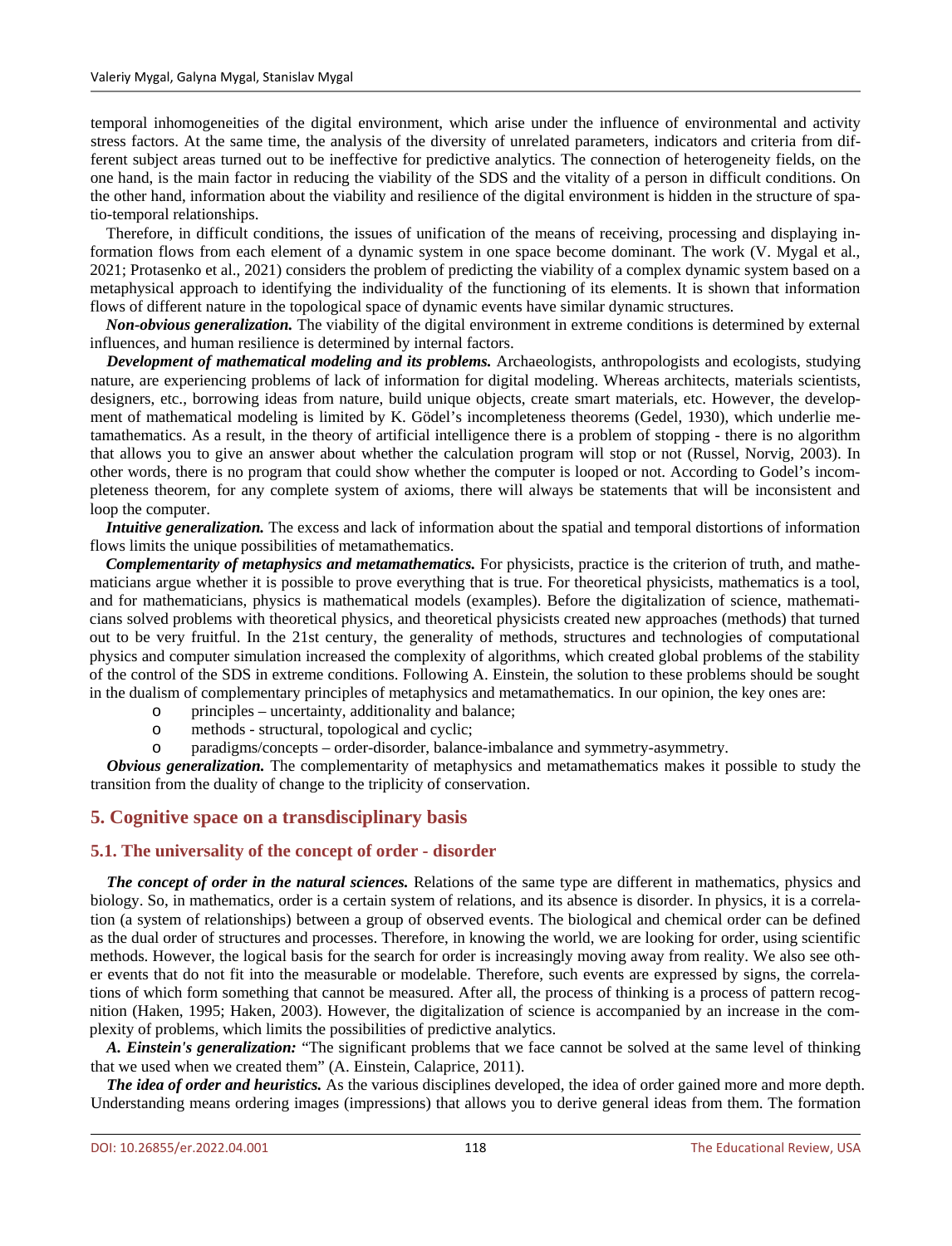of a "bridge" between the macroscopic and microscopic approaches is promoted by the concepts: order-disorder, simplicity-complexity, structure-function. However, when moving from models to real systems, cognitive difficulties and new problems arise.

In design, architecture and art, the circle of natural colors according to Goethe (Goethe, 1970) is widely used, the theory of which he developed for 40 years and most appreciated. In the circle of natural colors, the duality of opposite colors gives a harmonious combination and contrast, and the trinity of colors located at the corners of a triangle (either basic or inverted) is perceived as not a harmonious combination. These and other laws of physiological optics have allowed the development of complementary heuristic models, which are shown in Figure 3 and Figure 4.

*Intuitive generalization*. Cognitive perception of colors is influenced by the natural relationship between structure and function, microstructure and macrostructure, dynamics and statistics, which has heuristic significance.

*Key principles of modern metaphysics.* Many natural connections are considered by modern metaphysics (Terekhovich, 2018). To study the functioning of self-organized objects in extreme conditions, three key principles are important, namely:

o the principle of connection between binary and trinity, which turns metaphysics into a single system of paradigms;

o the principle of fractality (self-similarity), which reflects the unity of the whole and the particular;<br>the principle of dual evolicity, which reflects the spatio-temporal order.

the principle of dual cyclicity, which reflects the spatio-temporal order.

Their complementarity is manifested in natural fractals and multifractals, which, on the one hand, exhibit statistical self-similarity, i.e. self-affinity. On the other hand, the orderliness of the spatio-temporal structure is characteristic of natural dynamic fractals and multifractals (V. Mygal et al., 2020).

The human mind has three keys: a number, a letter, a note, which open the harmony of the real world, and the complementarity of these keys allows you to know, think and dream.

*Intuitive generalization.* The connection between know, think and dream allows you to create, invent and predict.

#### **5.2. How to measure reality and unreality (virtuality)?**

*Сognitive flexibility*. The development of IT has led to the growth of "digital editing", which blurs the boundaries between truth and falsehood. Digital literacy in a broad sense implies the ability to measure reality and unreality (virtuality). An increase in the number of information flows and the complexity of their dynamic structure increases the cognitive load. It reduces the effectiveness of learning, which also depends on:

- o influence of external and internal stressors on the process of assimilation of information;
- o insufficient emotional tension in the classroom;
- o cognitive aspects of perception, presentation and analysis of information.

All this contributes to the development of complex-systemic thinking in the learning process and the manifestation of hidden cognitive distortions. Information redundancy of the educational environment blurs the structure of relationships and causes spatio-temporal inconsistency.

*An obvious generalization.* The conservative organization of the educational environment does not take into account the individual cognitive abilities of the student, the development of which is the main factor in effective learning.

*Hybrid learning models.* The HyFlex format combines offline (synchronous) and online (asynchronous) learning to achieve desired educational goals. The Digital Learning 2.0 format integrates mobility, individual approach and group work. However, in these formats there are problems that give rise to contradictions. They are induced by the structural complexity of patterns, algorithms and programs that limit the possibilities of using IT and ICT in the information and educational environment due to new contradictions. Since each of the hybrid teaching methods successfully solves individual learning problems, the complementarity of approaches, theories and technologies in the transdisciplinary cognitive space is of the greatest interest.

*Intuitive generalization.* Local distortions of phase boundaries (contours, configurations) of signatures and patterns in a transdisciplinary cognitive space allow us to observe, compare and compare what is really commensurable.

#### **5.3. Cognitive problems and metasciences**

*Key aspects of metaphilosophy.* Critics of the theory of science often cite the words of Mephistopheles from Goethe's tragedy "Faust": "Theory, my friend, is dry, but the tree of life is green." Three key definitions are important for the development of philosophical thinking:

- o crisis definition (philosophy as an opportunity to overcome the crisis);
- o methodical definition (philosophy for introduction to philosophizing);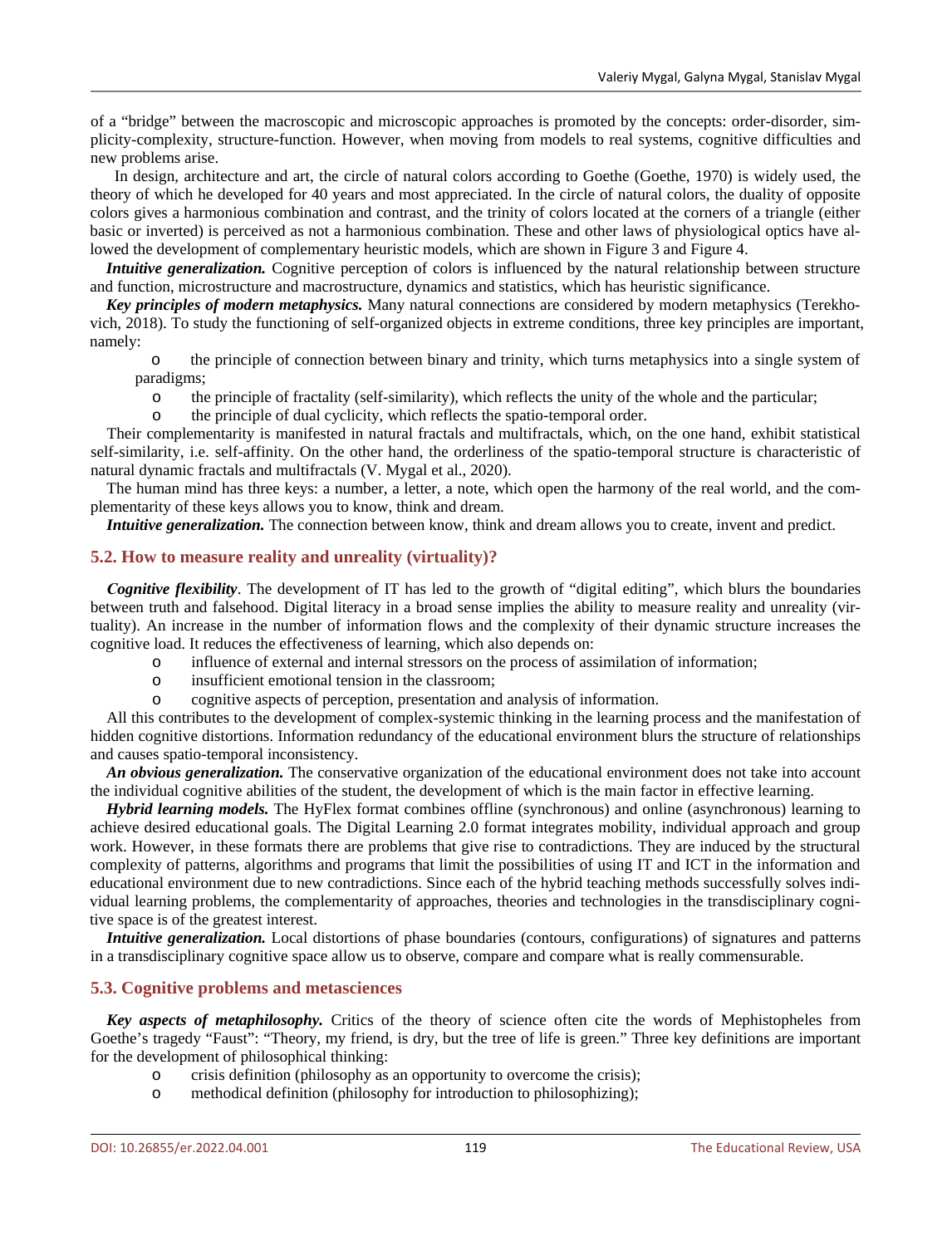methodological definition (philosophy for the implementation of philosophizing).

In our opinion, the practical relevance of metaphilosophy is in its natural transdisciplinarity.

Therefore, for further research, the complementarity of the metasciences, which is based on hidden interconnections between them, is important. The asymmetry of direct and reverse transitions between metaphysics and metamathematics makes them informative. In the real world, mathematics is a tool for physics, and in the digital world, mathematical modeling of physical phenomena is divergent and creative. This asymmetry limits the development of these metasciences.

*Generalization-conclusion.* The complementarity of principles, paradigms and concepts on a transdisciplinary basis contributes to the development of cognitive abilities.

# **6. Innovative potential of cognitive space**

# **6.1. Concepts of order in the metasciences**

The development of biomedicine and biotechnology has opened up a whole range of new opportunities that allow:

- o determine the relevance of transdisciplinary tools of knowledge and practice;
- choose the most effective mechanisms for converting research initiatives into practice;
- o compare the private with the whole, which is typical for multifractal signals (time series).

Considered in the works (V. Mygal et al., 2016; V. Mygal et al., 2018; V. Mygal et al., 2020; V. Mygal et al., 2021), the reconstruction of topological 3D models from one-dimensional fractal electrophysiological signals made it possible to create a cognitive space on a transdisciplinary basis, in which the orderliness of information flows of various nature contributes to self-knowledge and self-regulation (see Figure 7).



**Figure 7. Convergence in the cognitive space.**

Three interrelated components of emotional intelligence are closely intertwined in the cognitive space, namely:

- o self-knowledge, as the ability to identify one's emotions when making decisions;
- o motivation, as the ability to strive to achieve a goal;
- self-regulation, as the ability to control one's emotions.

Therefore, convergence is associated with the principles of complementarity and relativity, the complementarity of which contributes to cognitive flexibility.

It should be borne in mind that information flows are easier to interpret if they are processed simultaneously by the brain and heart. After all, only emotional intelligence allows you to go beyond theoretical knowledge and involves the development of understanding. Therefore, to overcome cognitive problems, it is important to study the dynamic similarity of information flows of different nature in the hybrid space of dynamic events. In this space, the spatio-temporal structure of feedback cycles is manifested, the universal code of which is hidden from us by nature (Prigozhin et al., 1993).

*Generalization-conclusion.* The presence of various cognitive resources in the information and educational environment simplifies self-knowledge, self-regulation and motivation, which contribute to the formation of emotional intelligence in the learning process.

*The universal code of knowledge.* The relevance of studying the evolution of the real world is supported by the integration of various methodologies, methods and technologies, which are based on universal principles and many fruitful ideas. We have identified three key ideas: 1) A. Einstein on forced transitions in a non-equilibrium environment. 2) G.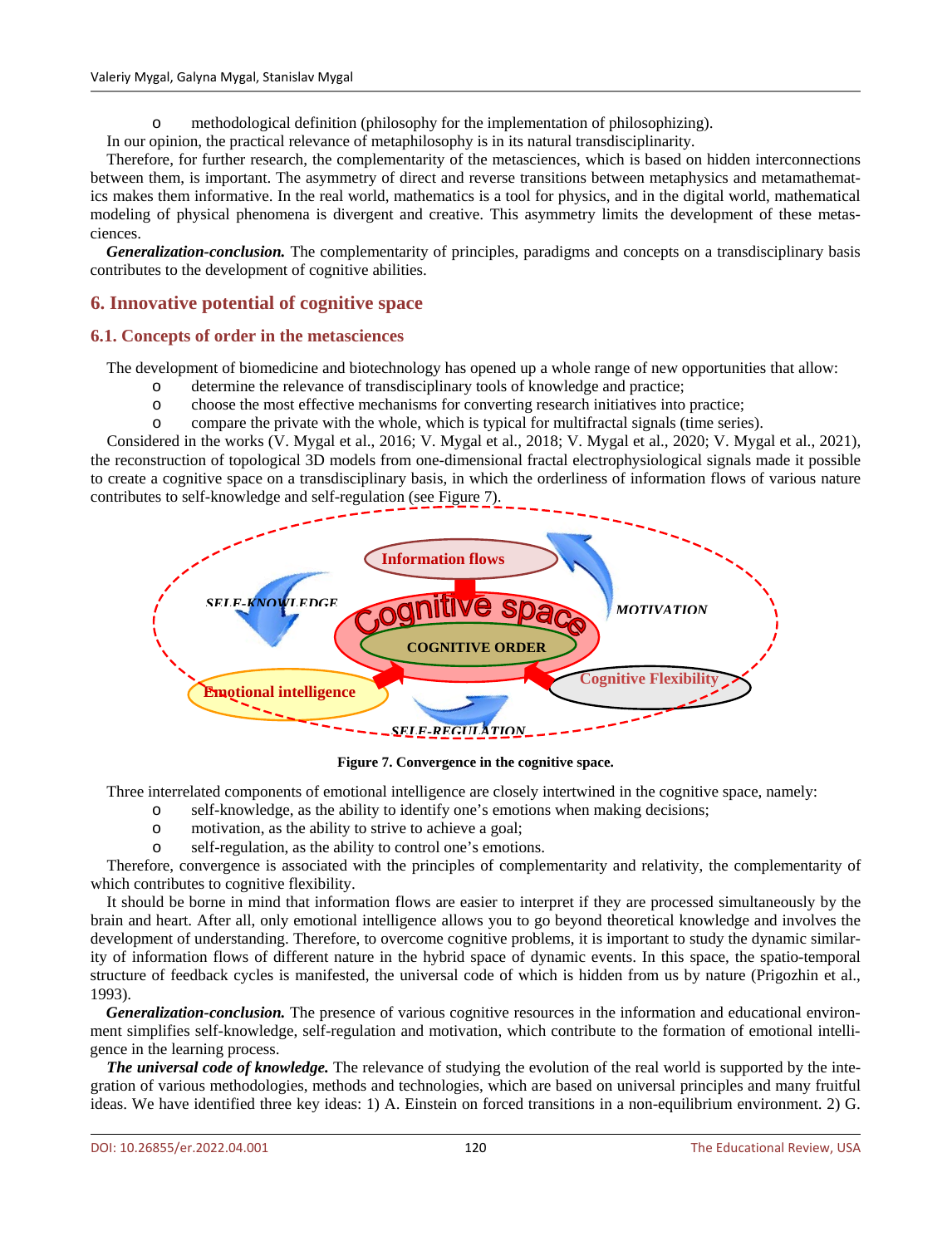Haken on the principles of brain functioning. 3) I. Goethe on the transformation of the temporal duality of opposite colors into the spatial trinity of colors. Based on the complementarity of these ideas, we have created a universal cognitive model of self-balanced process control, based on three key principles of metaphysics (given in subsection 5.1). Cognitive models of self-management by coupled cycles of action and reaction are shown in Figure 8 (models a., c. and c.).



**Figure 8. Cognitive models of self-balanced control of processes of different nature.**

In the figure, conjugate cycles are highlighted in blue and red. At the same time, in the action cycle, the processes proceed clockwise, and in the counteraction cycle, in the opposite direction. Cognitive models (а.), and (с.) display dynamically unstable phases of cycles, and the structure of the model (b.) displays the phase of the dynamic balance of conjugated cycles, which looks like a star of David. The cognitive 3D model of ideal control is presented in the form (d.). In the work (Mygal et al., 2021) it is shown that the model (d.) can be synthesized using the superposition of two Sierpinski fractals, as well as a Koch snowflake fractal and an antifractal.

*Generalization – hypothesis.* The Star of David is a universal code for the knowledge of evolutionary processes in nature.

#### **6.2. Augmented reality**

*Hybrid methods in education and science.* The works (V. Mygal et al., 2016; V. Mygal et al., 2018; V. Mygal et al., 2020; V. Mygal et al., 2021) consider the cognitive aspects of the hybrid visualization of analog and digital information, which made it possible to create a cognitive space on a transdisciplinary basis. The convergent approach promotes the exchange of ideas, methods and technologies between educators and scientists of different specialties. In general, the cognitive space, hybrid technologies and extreme principles of natural science allow increasing intellectual capital by:

- o combining elements of different teaching methods (transformational, machine learning, etc.);
- o creating a hybrid environment (platform) for dialogue between students and teachers;
- o innovations based on augmented reality and digital twins.

Augmented reality and digital copies in the cognitive space create qualitatively new opportunities for design, furniture interior, bionics and an integrated approach to the formation of the color climate of the object environment, which are given in the works (S. Mygal, 1999; S. Mygal, 2012; S. Mygal, 2014; S. Mygal, 2017).

*Key takeaway:* Digital twins in 3D cognitive space inspire and stimulate creativity.

# **7. Conclusions**

The digitalization of various subject areas and sciences is accompanied by an increase in the complexity and uncertainty of information flows of various nature. The dominance of two directions – theoretical (equations of mathematical physics, etc.) and computer engineering (integrated technologies, etc.) does not allow solving the problems of science and education in extreme conditions (pandemics, man-made and environmental disasters). The critical thinking of the authors of the article was formed in the process of solving real problems of technological heredity in reasonable materials, the human factor in ergonomics and engineering psychology, as well as in the theory and practice of design. Critical thinking has allowed us to:

- o formulate generalizations obvious, non-obvious and critical (intuitive); create a natural cognitive space on a transdisciplinary basis:
- create a natural cognitive space on a transdisciplinary basis;
- o offer a convergent approach to solving real cognitive problems.

In the cognitive space, the complementarity of the three key principles of metaphysics, the duality of metamathemat-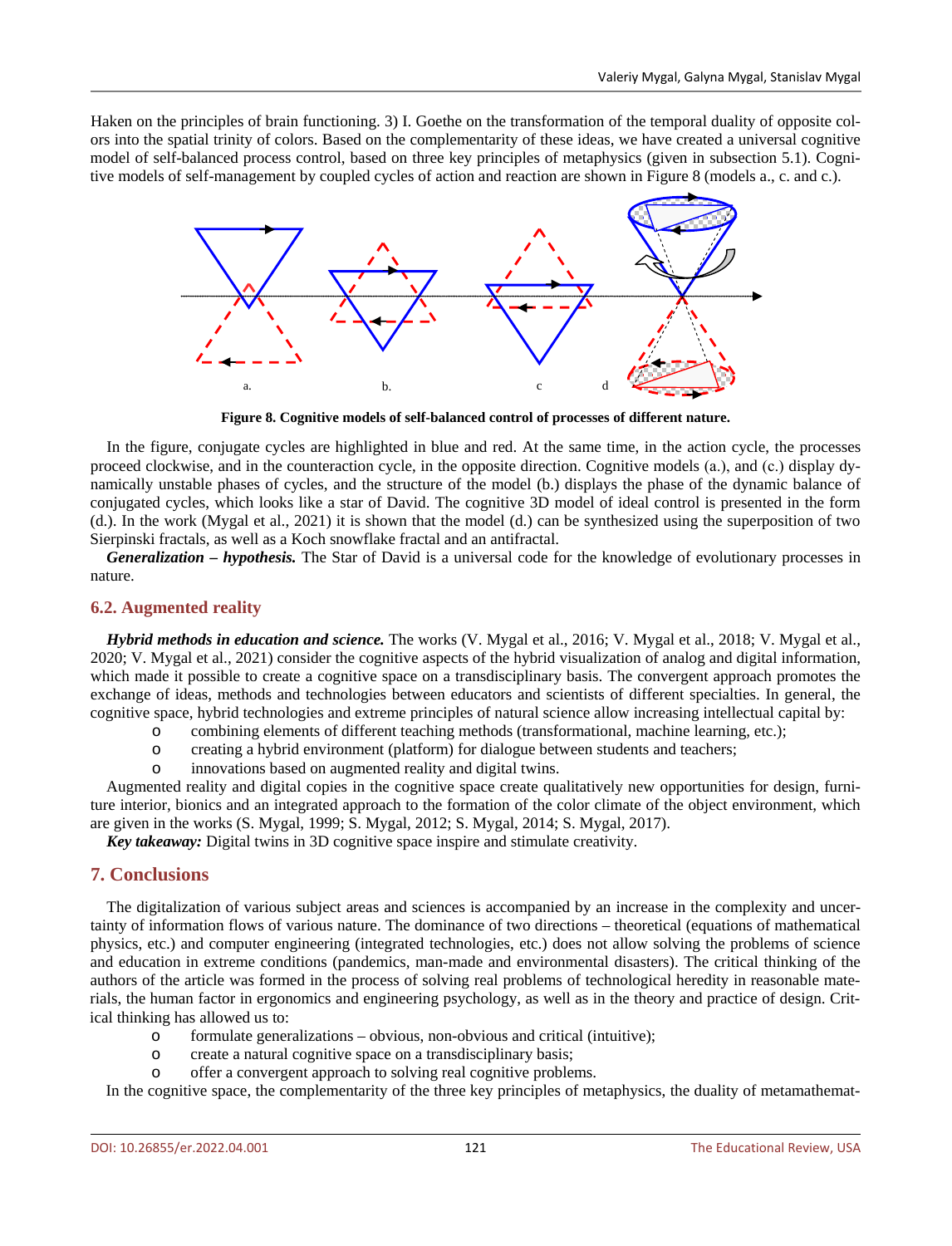ics and the trinity of modern metaphilosophy were manifested. Features of direct and feedback links in each metascience and between them determine new information challenges that are induced by the digitalization of education and science. New possibilities of the convergent approach are considered, which are based on:

- 
- o technology of hybrid processing of analog and digital information; o technology of natural transformation of information flows into topological 3D models;
- o tools for structural and functional analysis of signatures and cognitive patterns.

All this simplifies the exchange of ideas, methods and technologies in the information and educational environment. The proposed tools make it possible to develop integrative indicators and criteria for the viability of complex dynamic systems, including human resilience. This is important for quantifying intellectual capital and predicting changes in human capital under extreme environmental and other conditions.

#### **References**

Advancing Research in Science and Engineering. (2013). *American academy of arts and sciences*. URL https://shar.es/aWCErv.

Ashby, W. Ross. (1947). Principles of the Self-Organizing Dynamic System, *Journal of General Psychology*, v. 37.

Ashby, W. Ross. (1956). *Introduction to Cybernetics*, Chapman & Hall.

Bak, P., Tang, C., and Wiesenfeld, K. (1988). Self-organized criticality. *Physical Review*, V. 38, 1, 364-374.

- Beer, S. (1984). The Viable System Model: Provenance Development, Methodology and Pathology. *Journal of Operations Research Society*, Vol. 35, No. 1, pр. 7-25.
- Bernstein, J. H. (2015). Transdisciplinarity: A Review of Its Origins, Development, and Current. *Issues Journal of Research Practice*, 11, 1.

Bogdanov, A. A. (1989). Tectology: a general organizational science. Book. 1. M*.: Economics*, 1989. S. 213-215.

- Cortese, A. D. (2003). The Critical Role of Higher Education in Creating a Sustainable Future. *Planning for Higher Education*, 31(3), 15-22.
- Edwards, A. W. F. (2007). Maximization principles in evolutionary biology. *Philosophy of Biology*. Elsevier B.V., 335-347.
- Einstein, A. (1916). The Foundation of the General Theory of Relativity. *Annalen der Physik*, 49, 769-822.
- Einstein, Albert. (2011). *The Ultimate Quotable Einstein*. Edited by Alice Calaprice. (2011).
- Espejo, R. and Harnden, R. (1989). *The Viable Systems Model* L.: Wiley, Chichester.
- French, S. (2014*). The Structure of the World: Metaphysics and Representation*. Oxford University Press.
- Gilbert, K. J. (2006). *Visualization in science education*. Springer Science &Business Media, V.41, #1, 22-30.
- Gеdеl, К. (1930). Die Vollständigkeit der Axiome des logischen Funktionenkalküls. *Monatshefte für Mathematik und Physik*, 37, part 2.
- Haken, G. (2003). *Secrets of nature. Synergetics: the doctrine of interaction*. Izhevsk: IKI.
- Haken, H. (1995). Principles of Brain Functioning. A Synergetic Approach to Brain Activity, Behavior and Cognition. (Springer-Verlag Berlin Heidelberg). DOI: 10.1007/978-3-642-79570-1.
- Illiashenko, O., Mygal, V., Mygal, G., and Protasenko, O. (2021). A convergent approach to the viability of the dynamical systems: The cognitive value of complexity. *International Journal of Safety and Security Engineering*, Vol. 11, No. 6, pp. 713-719. https://doi.org/10.18280/ijsse.110612.
- Johann Wolfgang von Goethe & Donald Eastlake. (1840). *Theory of Colours*.
- Loshak Zh. (2005). *Geometrization of physics*. M.-Izhevsk: SIC. Regular and chaotic dynamics. In Russian.
- Maddi, S. R. (1968). *Personality theories: a comparative analysis*. Homewood, Ill: Dorsey Press.
- Mandelbrot, B. B. (1988). *Self-affine fractal sets*. Fractals in physics. M, Mir.
- Mygal, S. P. (1999). *Furniture design*. Lviv, Svyt. In Ukraine.
- Mygal, S. P. (2017). *Environment design*. Lviv, Prostyr-M. In Ukraine.
- Mygal, S. P., Dyda, I. A., and Kazantseva, T. S. (2014). *Bionics in the design of spatial-subject environment*. Lviv, Lviv. Polytechnic. In Ukraine.
- Mygal, S. P., et al. (2012). *Design and engineering*. In Ukraine.